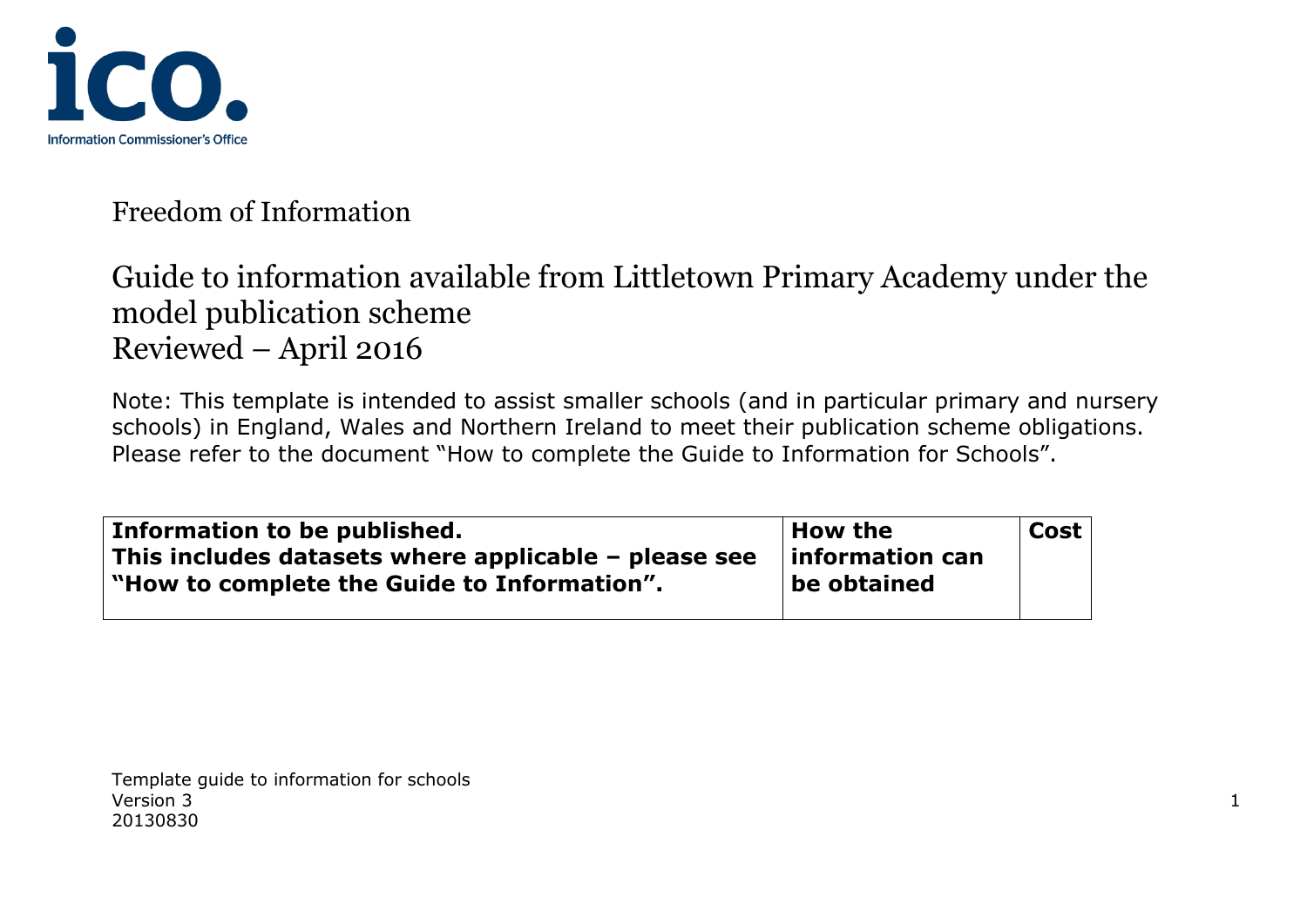

# Guide to information available from Littletown Primary Academy under the model publication scheme Reviewed – April 2016

| Class 1 - Who we are and what we do<br>(Organisational information, structures, locations and contacts)<br>This will be current information only |                                                                                                                             |  |
|--------------------------------------------------------------------------------------------------------------------------------------------------|-----------------------------------------------------------------------------------------------------------------------------|--|
| Who's who in the school                                                                                                                          | Hard Copy - Governors<br>Information Centre,<br><b>School Entrance Hall</b><br>Soft copy<br>www.littletown.devon.s<br>ch.uk |  |
| Who's who on the governing body / board of governors and the basis<br>of their appointment                                                       | Hard Copy - Governors<br>Information                                                                                        |  |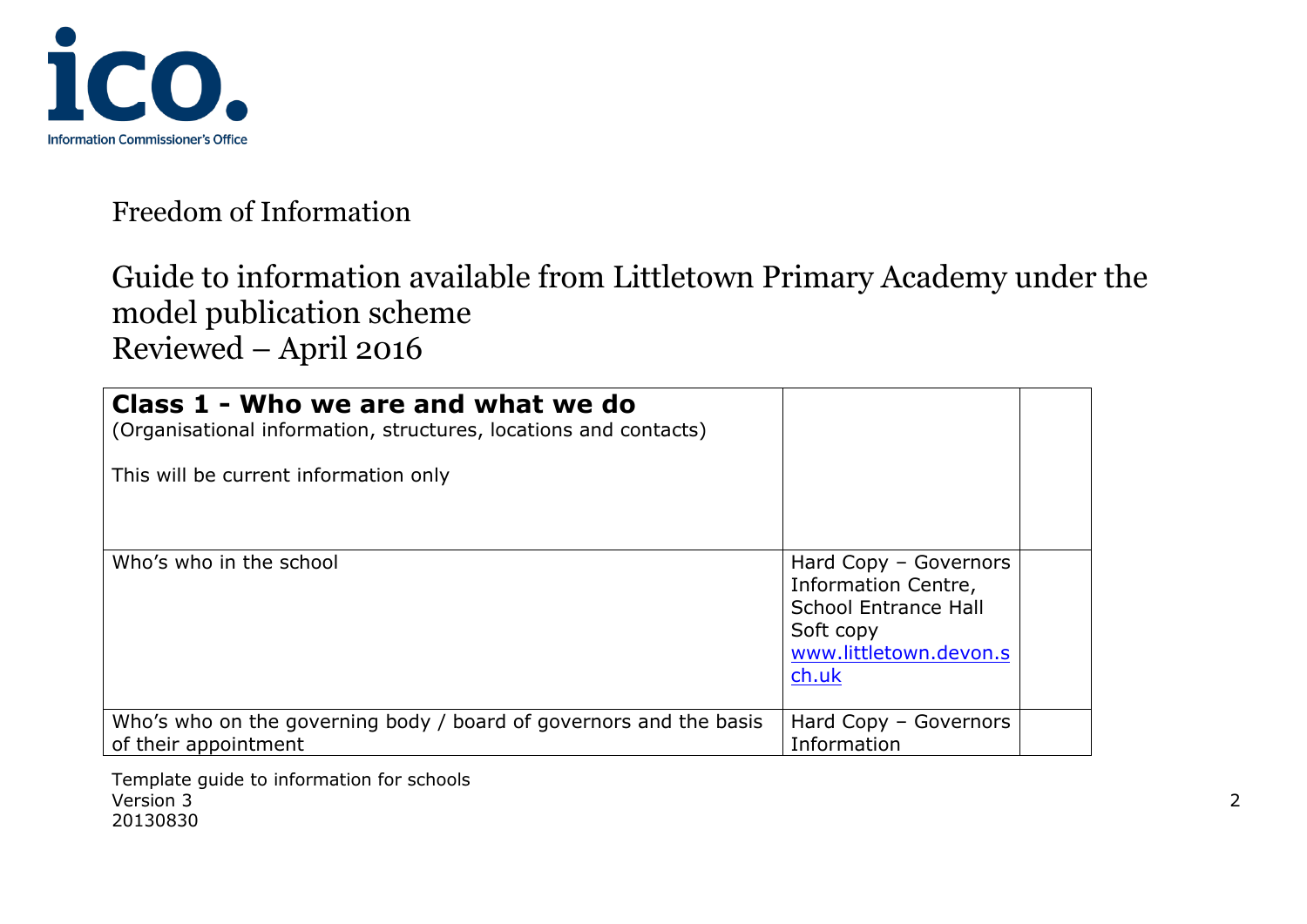

# Guide to information available from Littletown Primary Academy under the model publication scheme Reviewed – April 2016

|                                                    | Centre,, School<br><b>Entrance Hall</b><br>Soft copy<br>www.littletown.devon.s<br>$ch.$ uk                                  |  |
|----------------------------------------------------|-----------------------------------------------------------------------------------------------------------------------------|--|
| Instrument of Government / Articles of Association | Hard Copy - Governors<br>Information Centre,<br><b>School Entrance Hall</b><br>Soft copy<br>www.littletown.devon.s<br>ch.uk |  |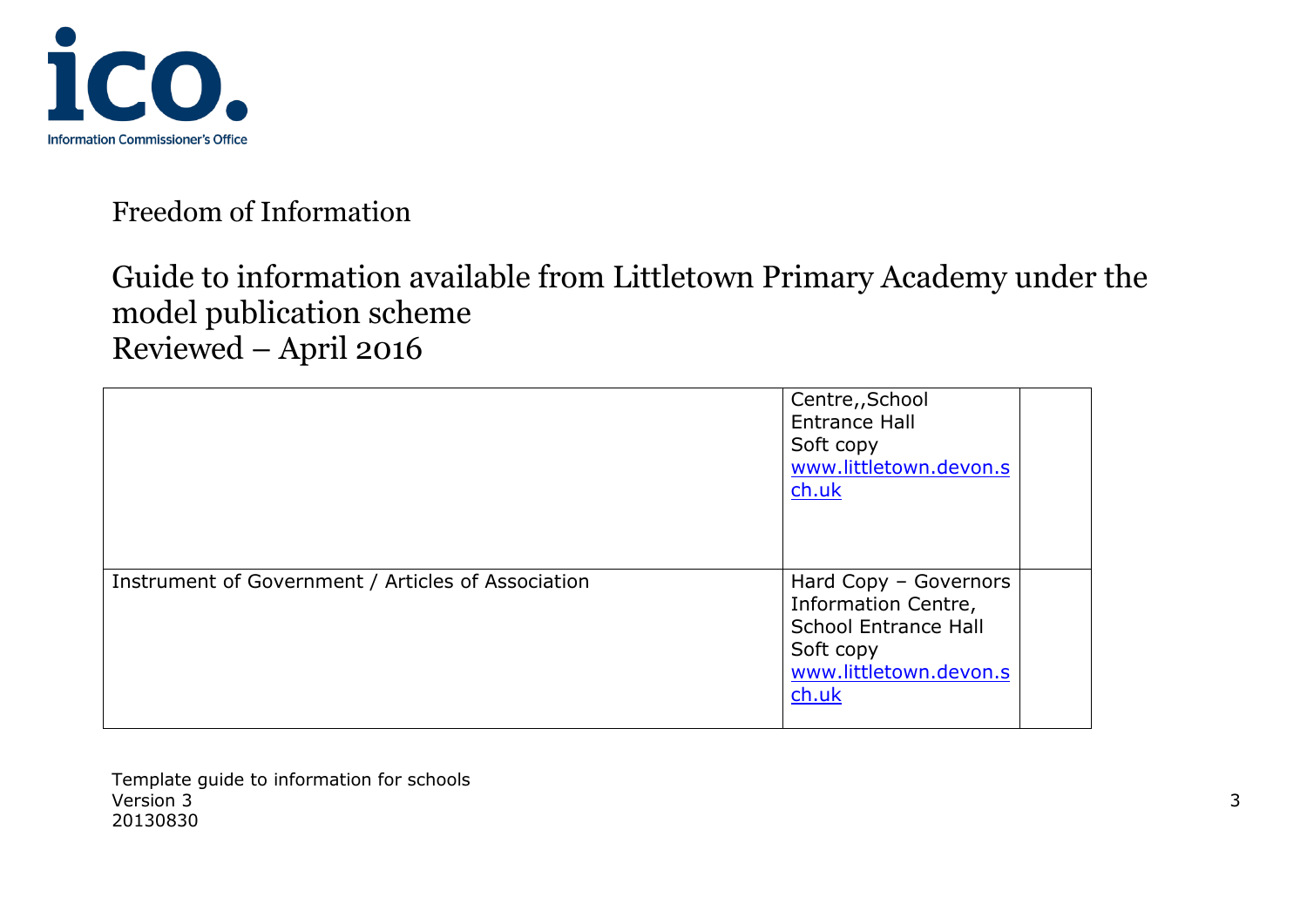

# Guide to information available from Littletown Primary Academy under the model publication scheme Reviewed – April 2016

| Contact details for the Head teacher and for the governing body, via<br>the school (named contacts where possible). | Hard Copy - Governors<br>Information Centre,<br>School Entrance Hall<br>Soft copy<br>www.littletown.devon.s<br>ch.uk |  |
|---------------------------------------------------------------------------------------------------------------------|----------------------------------------------------------------------------------------------------------------------|--|
| School prospectus (if any)                                                                                          | Hard Copy - School<br>Office<br>Soft copy<br>www.littletown.devon.s<br>ch.uk                                         |  |
| Annual Report (if any)                                                                                              | Hard Copy - School<br>Office<br>Soft copy                                                                            |  |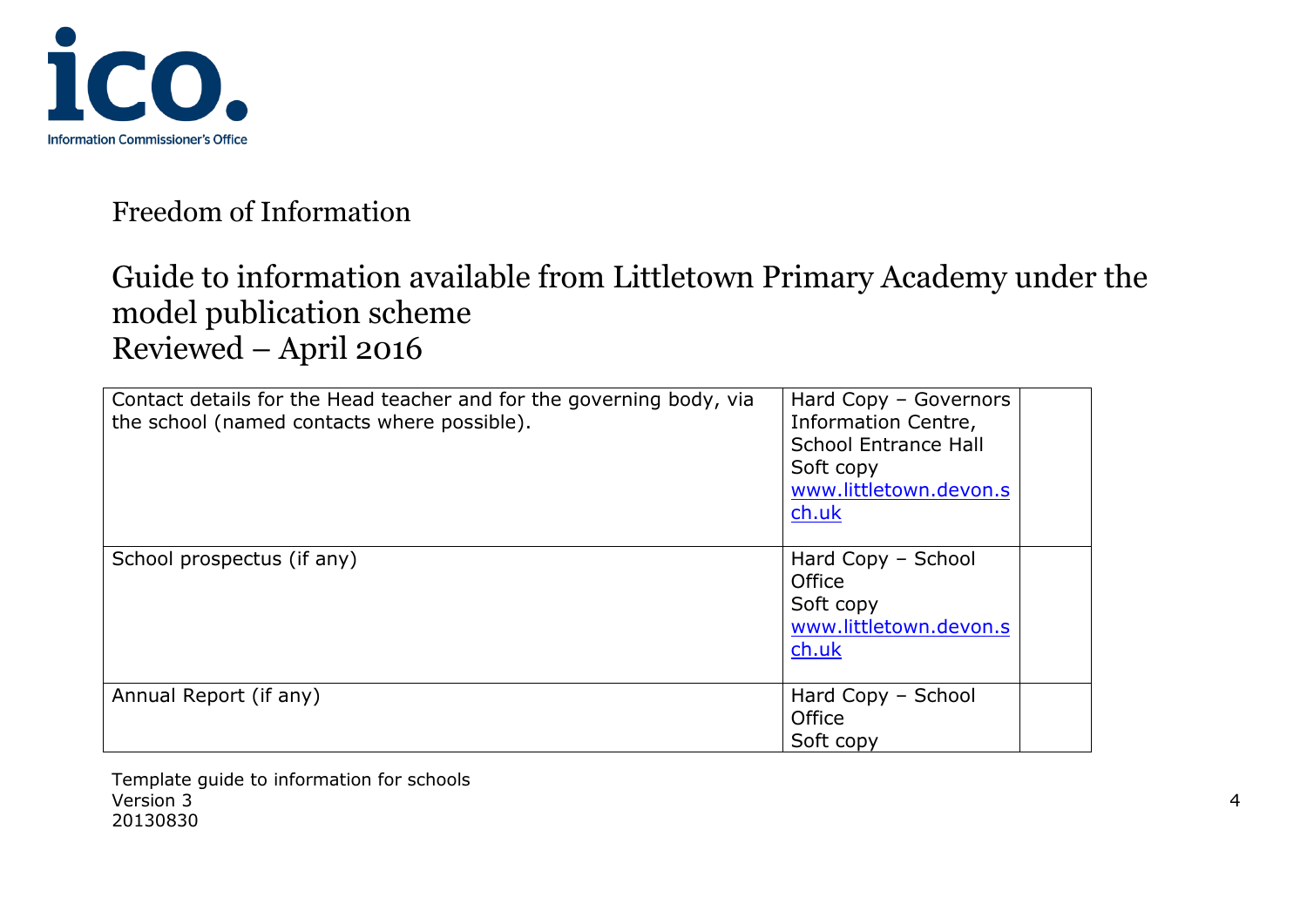

# Guide to information available from Littletown Primary Academy under the model publication scheme Reviewed – April 2016

|                                     | www.littletown.devon.s<br>$ch.$ uk                                                                                              |
|-------------------------------------|---------------------------------------------------------------------------------------------------------------------------------|
| Staffing structure                  | Hard Copy - Governors<br>Information<br>Centre,, School<br><b>Entrance Hall</b><br>Soft copy<br>www.littletown.devon.s<br>ch.uk |
| School session times and term dates | Hard Copy - Governors<br>Information<br>Centre,, School<br><b>Entrance Hall</b><br>Soft copy                                    |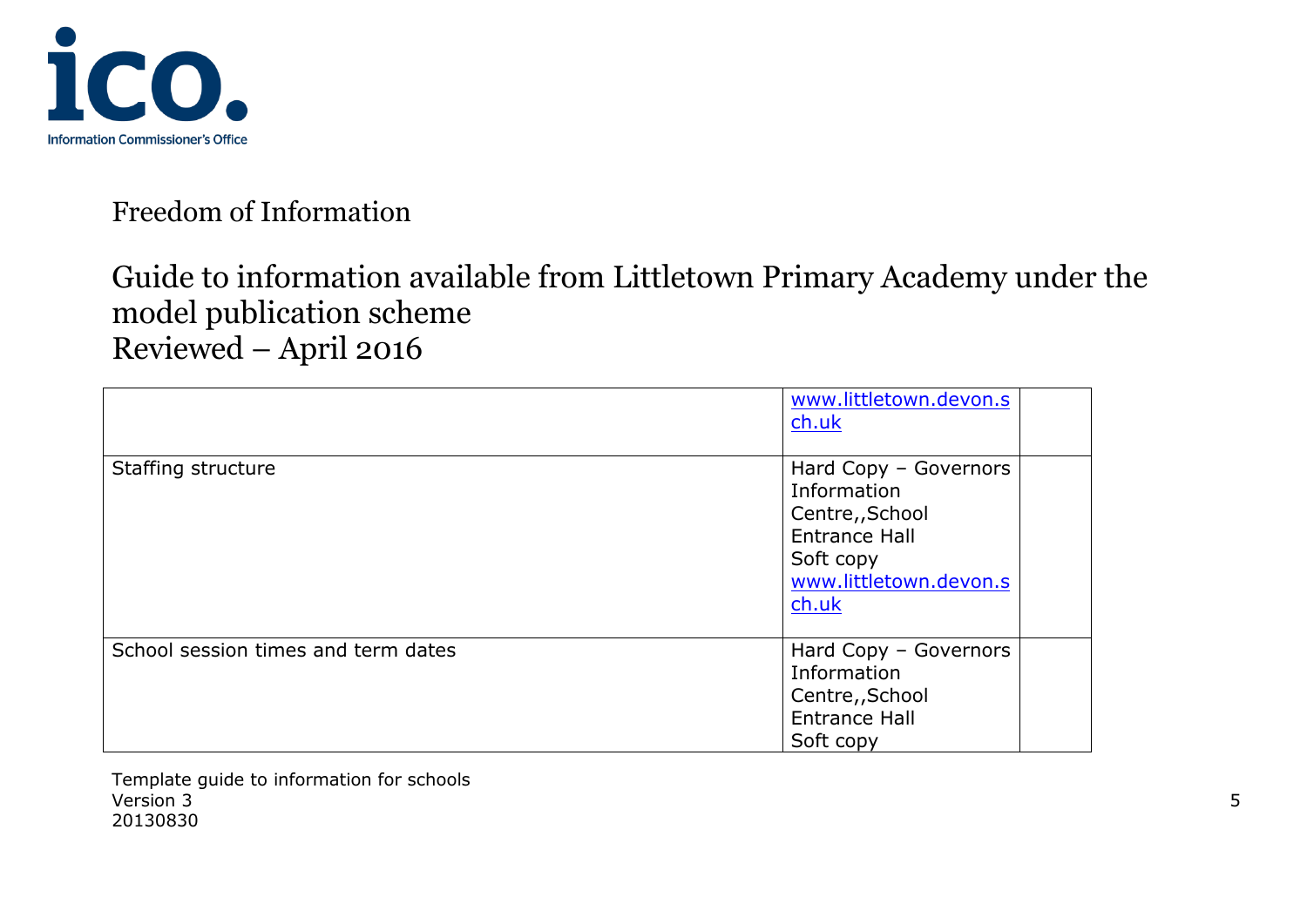

# Guide to information available from Littletown Primary Academy under the model publication scheme Reviewed – April 2016

|                                                                                                                                                                                                                                     | www.littletown.devon.s<br>ch.uk                                                                                      |  |
|-------------------------------------------------------------------------------------------------------------------------------------------------------------------------------------------------------------------------------------|----------------------------------------------------------------------------------------------------------------------|--|
| Address of school and contact details, including email address.                                                                                                                                                                     | Littletown Primary<br>Academy<br><b>Honiton Bottom Road</b><br>Honiton EX14 2EG<br>Admin'littletown.devon<br>.sch.uk |  |
| Class $2$ – What we spend and how we spend it<br>(Financial information relating to projected and actual income and<br>expenditure, procurement, contracts and financial audit)<br>Current and previous financial year as a minimum |                                                                                                                      |  |
| Annual budget plan and financial statements                                                                                                                                                                                         | Hard copy - School                                                                                                   |  |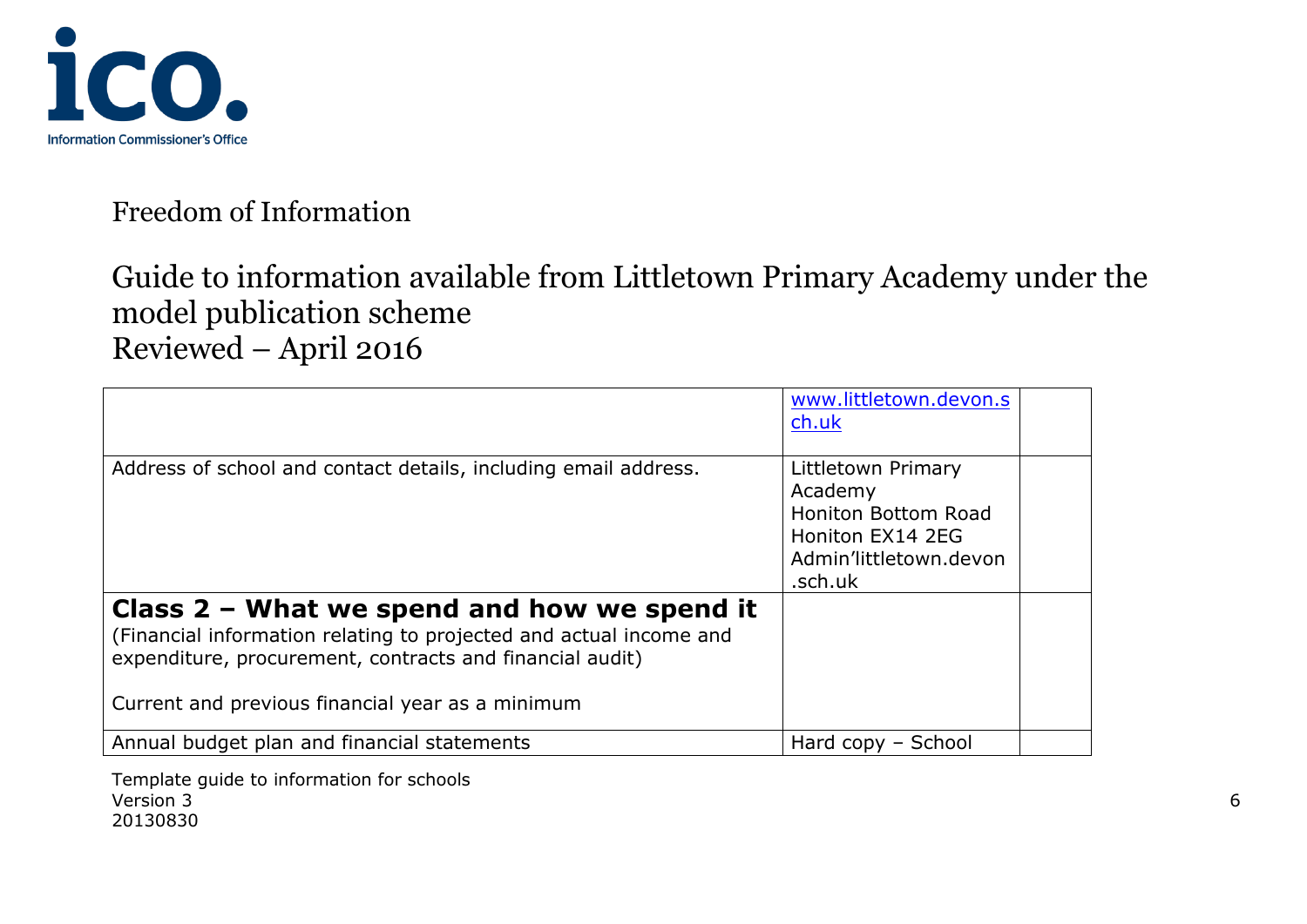

# Guide to information available from Littletown Primary Academy under the model publication scheme Reviewed – April 2016

|                                                                       | Office or Governors         |
|-----------------------------------------------------------------------|-----------------------------|
|                                                                       | Information Centre,         |
|                                                                       | <b>School Entrance Hall</b> |
| Capital funding                                                       | Hard copy - School          |
|                                                                       | <b>Office or Governors</b>  |
|                                                                       | Information Centre,         |
|                                                                       | <b>School Entrance Hall</b> |
| Financial audit reports                                               | Hard copy - School          |
|                                                                       | Office or Governors         |
|                                                                       | Information Centre,         |
|                                                                       | <b>School Entrance Hall</b> |
| Details of expenditure items over £2000 - published at least annually | Hard copy - School          |
| but at a more frequent quarterly or six-monthly interval where        | Office or Governors         |
| practical.                                                            | Information Centre,         |
|                                                                       | <b>School Entrance Hall</b> |
| Procurement and contracts the school has entered into, or information | Hard copy – School          |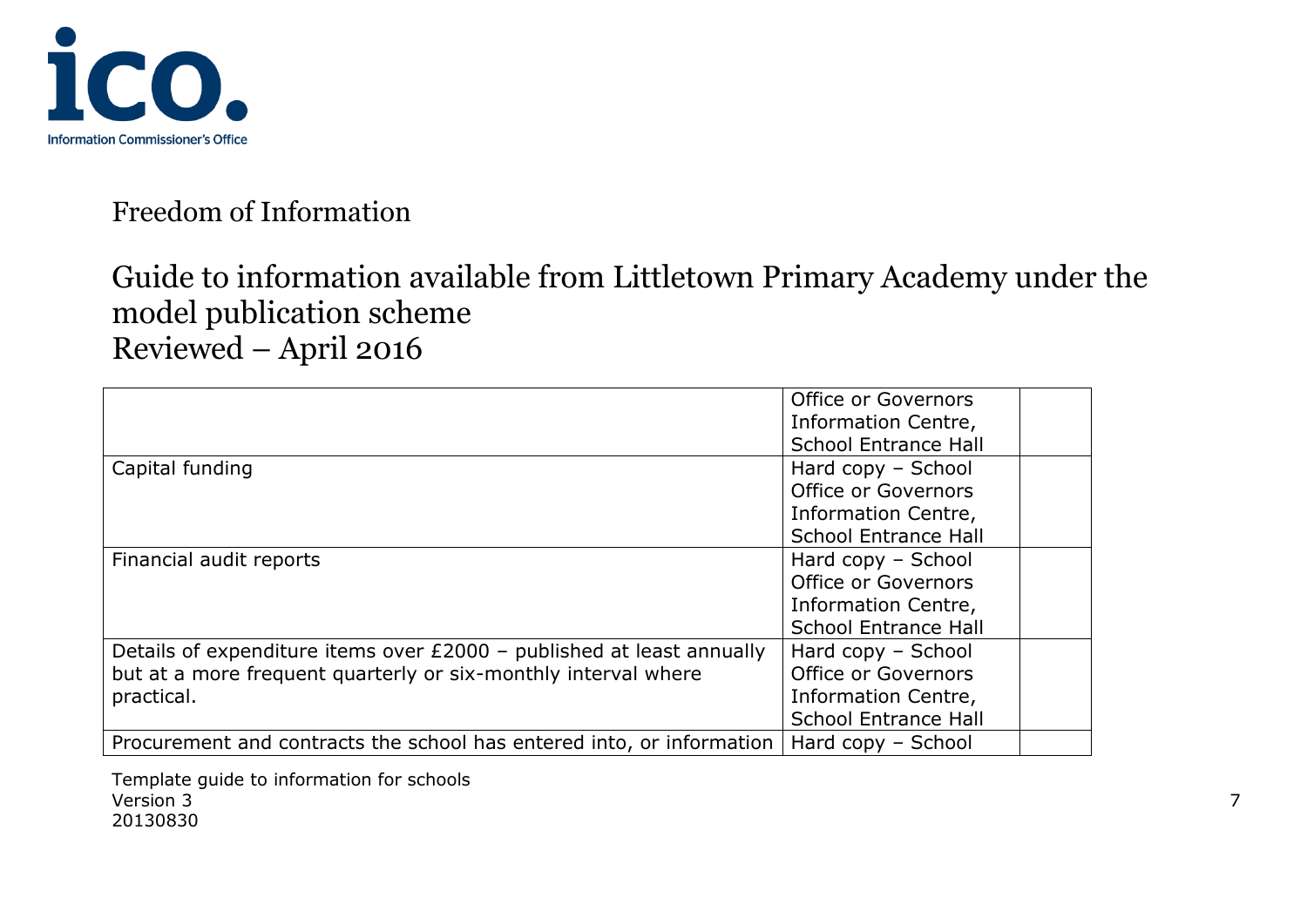

# Guide to information available from Littletown Primary Academy under the model publication scheme Reviewed – April 2016

| relating to / a link to information held by an organisation which has<br>done so on its behalf (for example, a local authority or diocese).                                                                                                             | Office or Governors<br>Information Centre,<br><b>School Entrance Hall</b>                                                                                      |
|---------------------------------------------------------------------------------------------------------------------------------------------------------------------------------------------------------------------------------------------------------|----------------------------------------------------------------------------------------------------------------------------------------------------------------|
| Pay policy                                                                                                                                                                                                                                              | Hard copy - School<br><b>Office or Governors</b><br>Information Centre,<br>School Entrance Hall<br>Soft copy - Clerk to<br>Governors, through<br>school office |
| Staff allowances and expenses that can be incurred or claimed, with<br>totals paid to individual senior staff members (Senior Leadership<br>Team or equivalent, whose basic actual salary is at least £60,000 per<br>annum) by reference to categories. | Hard copy - School<br>Office or Governors<br>Information Centre,<br><b>School Entrance Hall</b>                                                                |
| Staffing, pay and grading structure. As a minimum the pay                                                                                                                                                                                               | Hard copy - School                                                                                                                                             |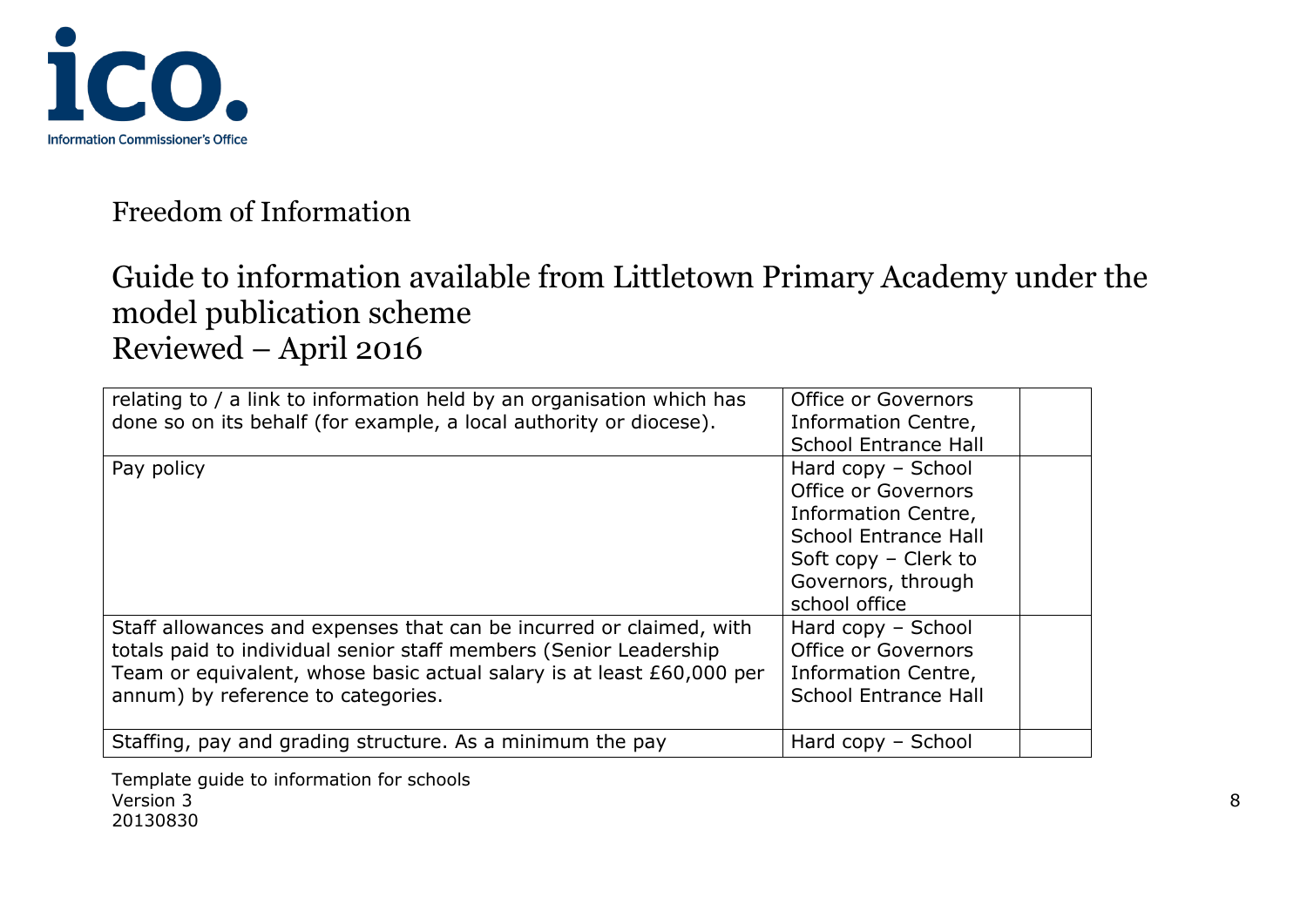

# Guide to information available from Littletown Primary Academy under the model publication scheme Reviewed – April 2016

| information should include salaries for senior staff (Senior Leadership<br>Team or equivalent as above) in bands of $£10,000$ ; for more junior<br>posts, by salary range.          | Office or Governors<br>Information Centre,<br><b>School Entrance Hall</b>                                |  |
|-------------------------------------------------------------------------------------------------------------------------------------------------------------------------------------|----------------------------------------------------------------------------------------------------------|--|
| Governors' allowances that can be incurred or claimed, and a record<br>of total payments made to individual governors.                                                              | Hard $copy - School$<br><b>Office or Governors</b><br>Information Centre,<br><b>School Entrance Hall</b> |  |
| Class 3 - What our priorities are and how we<br>are doing<br>(Strategies and plans, performance indicators, audits, inspections and<br>reviews)<br>Current information as a minimum | (hard copy or website)                                                                                   |  |
| School profile (if any)                                                                                                                                                             | Hard copy – School                                                                                       |  |
| Template quide to information for schools                                                                                                                                           |                                                                                                          |  |

alde to information Version 3 9 20130830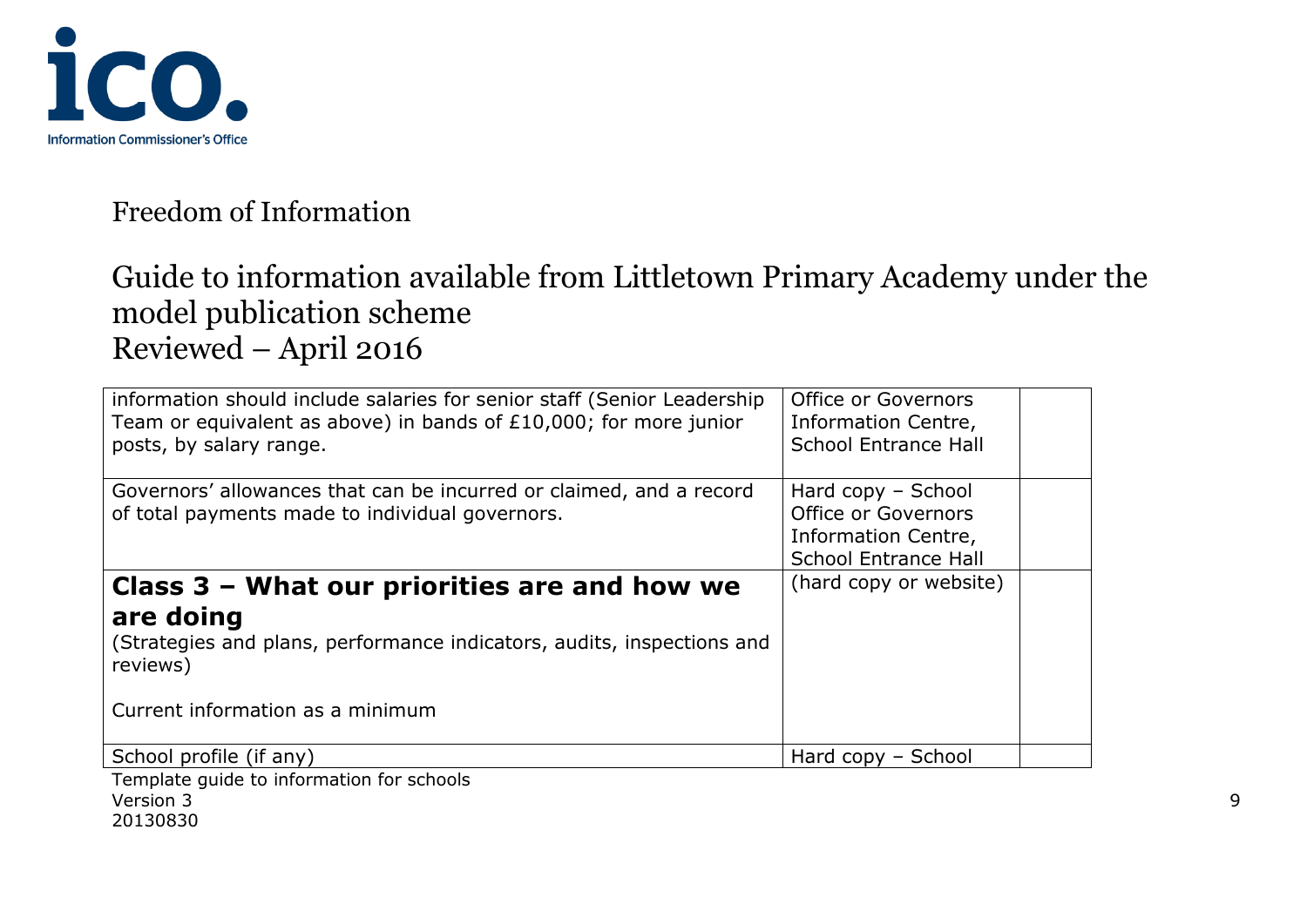

# Guide to information available from Littletown Primary Academy under the model publication scheme Reviewed – April 2016

| And in all cases:                                                                                                                               | Office<br>Soft copy - Clerk to            |  |
|-------------------------------------------------------------------------------------------------------------------------------------------------|-------------------------------------------|--|
| Performance data supplied to the English or Welsh Government<br>$\bullet$<br>or to the Northern Ireland Executive, or a direct link to the data | Governors, through<br>school office       |  |
| The latest Ofsted / Estyn / Education and Training Inspectorate<br>report<br>- Summary<br>- Full report                                         |                                           |  |
| Post-inspection action plan                                                                                                                     |                                           |  |
| Performance management policy and procedures adopted by the<br>governing body.                                                                  | Hard copy - School<br>Office or Governors |  |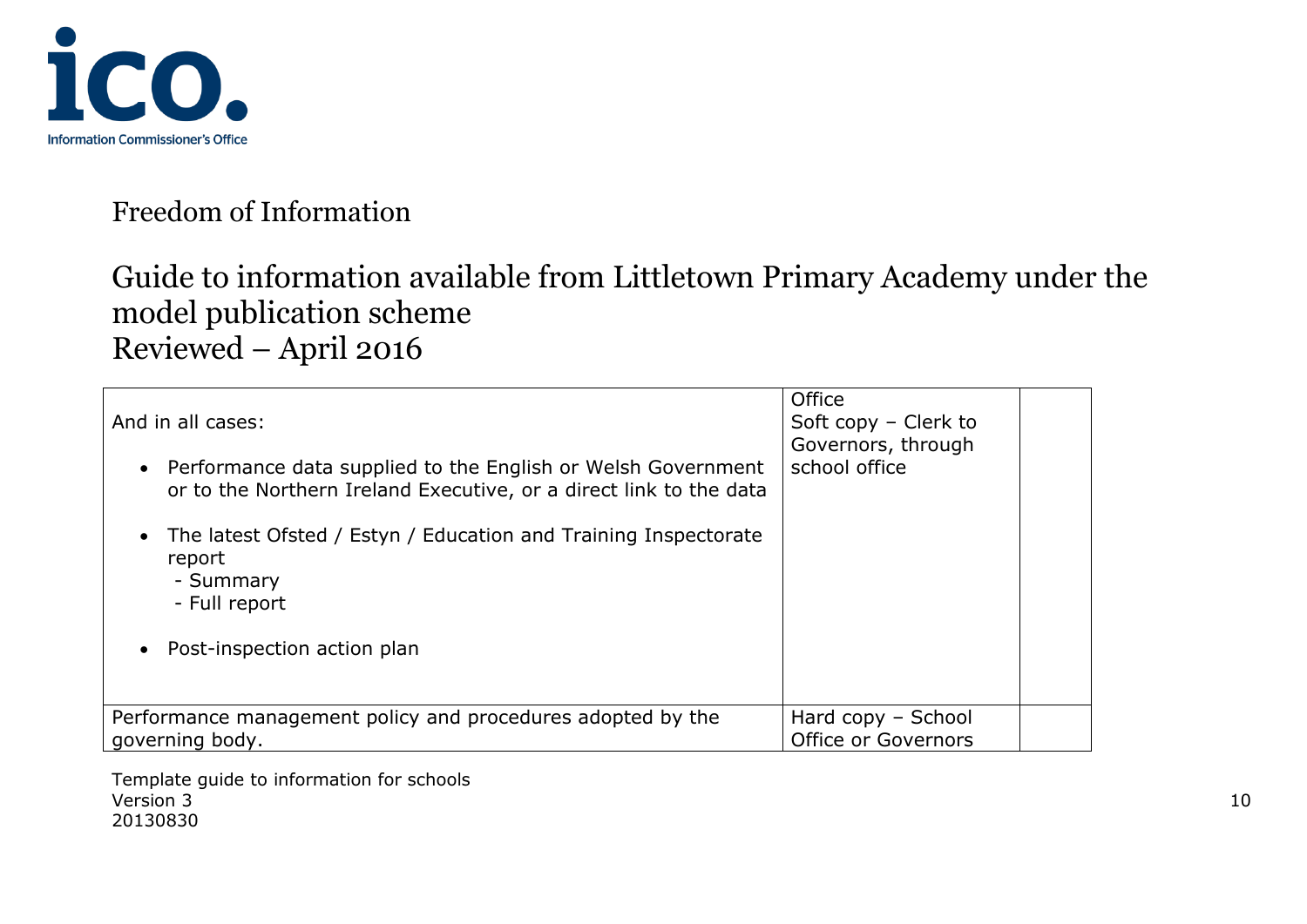

# Guide to information available from Littletown Primary Academy under the model publication scheme Reviewed – April 2016

|                                                                                                                                       | Information Centre,<br><b>School Entrance Hall</b><br>Soft copy - Clerk to<br>Governors, through<br>school office                                              |  |
|---------------------------------------------------------------------------------------------------------------------------------------|----------------------------------------------------------------------------------------------------------------------------------------------------------------|--|
| Performance data or a direct link to it                                                                                               | Hard copy - School<br>Office or Governors<br>Information Centre,<br><b>School Entrance Hall</b><br>Soft copy - Clerk to<br>Governors, through<br>school office |  |
| The school's future plans; for example, proposals for and any<br>consultation on the future of the school, such as a change in status | Hard copy - Governors<br>Information Centre,<br>School entrance hall                                                                                           |  |
| Safeguarding and child protection                                                                                                     | Hard $copy - Governors$                                                                                                                                        |  |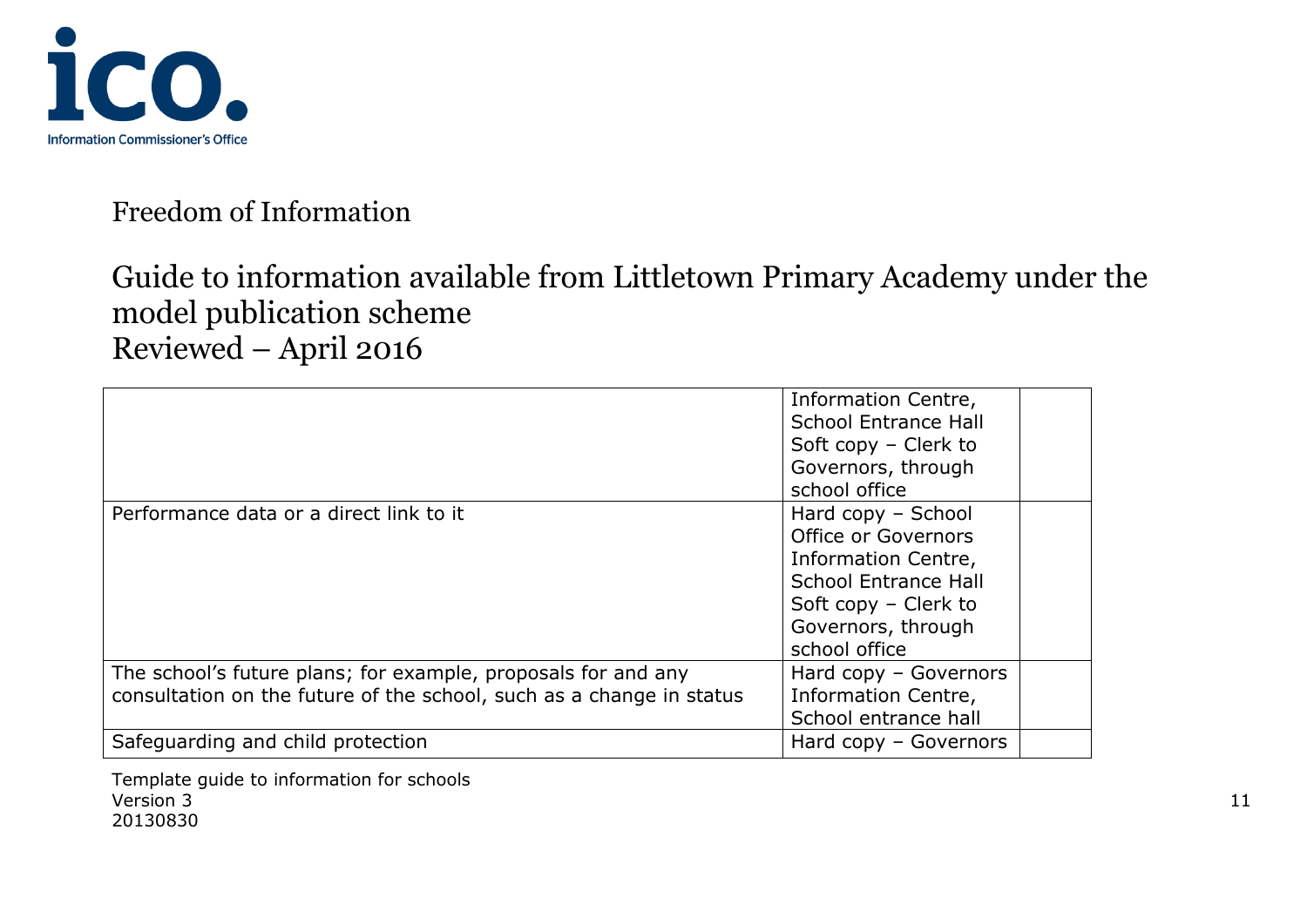

# Guide to information available from Littletown Primary Academy under the model publication scheme Reviewed – April 2016

|                                                                                         | Information Centre,<br>School entrance hall                                                                                     |
|-----------------------------------------------------------------------------------------|---------------------------------------------------------------------------------------------------------------------------------|
| Class 4 – How we make decisions<br>(Decision making processes and records of decisions) |                                                                                                                                 |
| Current and previous three years as a minimum                                           |                                                                                                                                 |
| Admissions policy/decisions (not individual admission decisions) -<br>where applicable  | Hard Copy - Governors<br>Information<br>Centre,, School<br><b>Entrance Hall</b><br>Soft copy<br>www.littletown.devon.s<br>ch.uk |
| Agendas and minutes of meetings of the governing body and its                           | Hard copy - School                                                                                                              |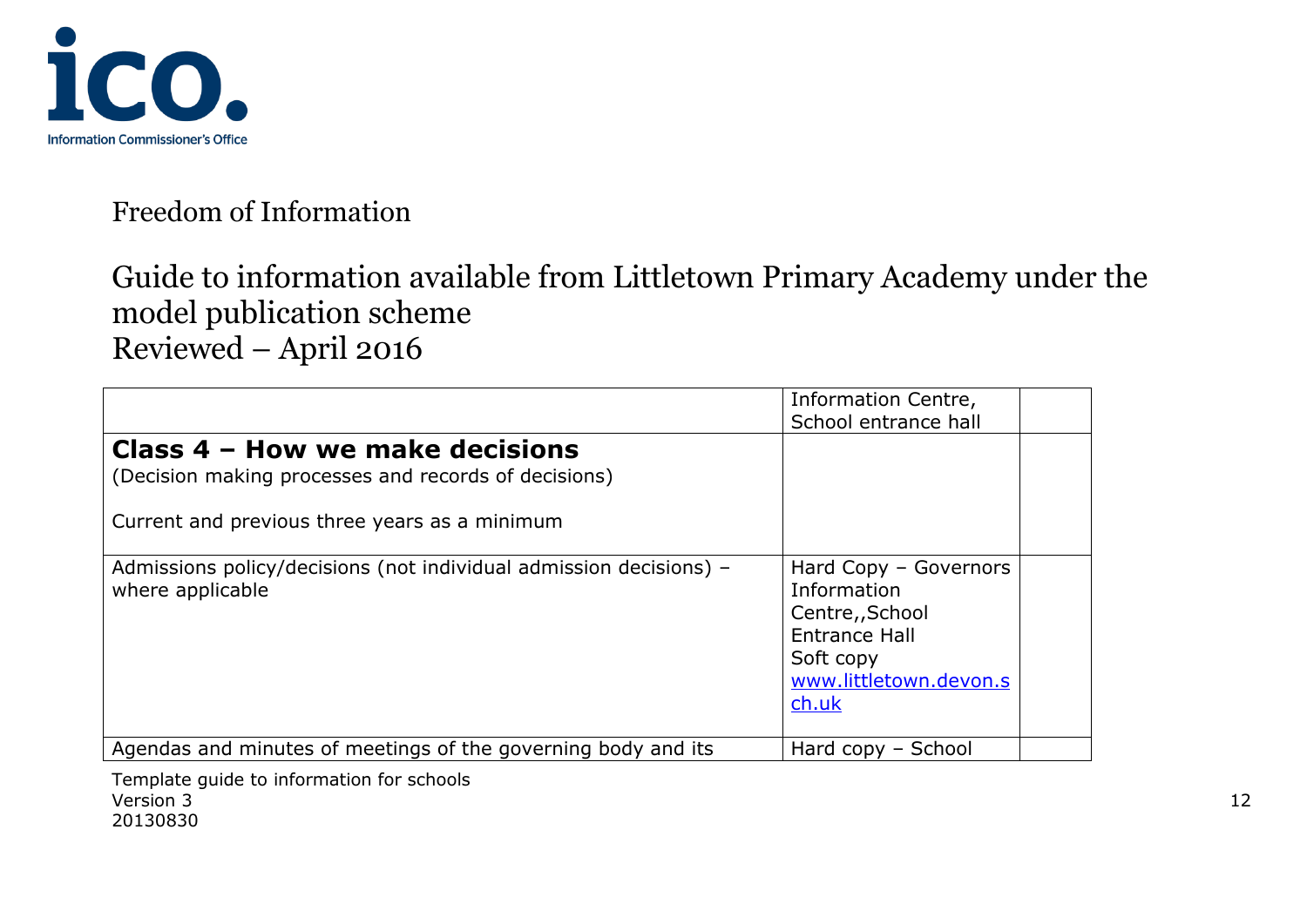

# Guide to information available from Littletown Primary Academy under the model publication scheme Reviewed – April 2016

| committees. (NB this will exclude information that is properly         | Office                 |
|------------------------------------------------------------------------|------------------------|
| regarded as private to the meetings).                                  | Soft copy $-$ Clerk to |
|                                                                        | Governors, through     |
|                                                                        | school office          |
| Class $5 -$ Our policies and procedures                                | Hard copy - School     |
| (Current written protocols, policies and procedures for delivering our | Office                 |
| services and responsibilities)                                         | Soft copy - Clerk to   |
|                                                                        | Governors, through     |
| Current information only.                                              | school office          |
| As a minimum these must include policies, procedures and documents     |                        |
| that the school is required to have by statute or by its funding       |                        |
| agreement or equivalent, or by the Welsh or English government or      |                        |
| the Northern Ireland Executive. These will include policies and        |                        |
| procedures for handling information requests. In addition, for Wales,  |                        |
| this will include a Welsh Language Scheme in accordance with the       |                        |
| Welsh Language Act 1993. For Northern Ireland, this will include an    |                        |
|                                                                        |                        |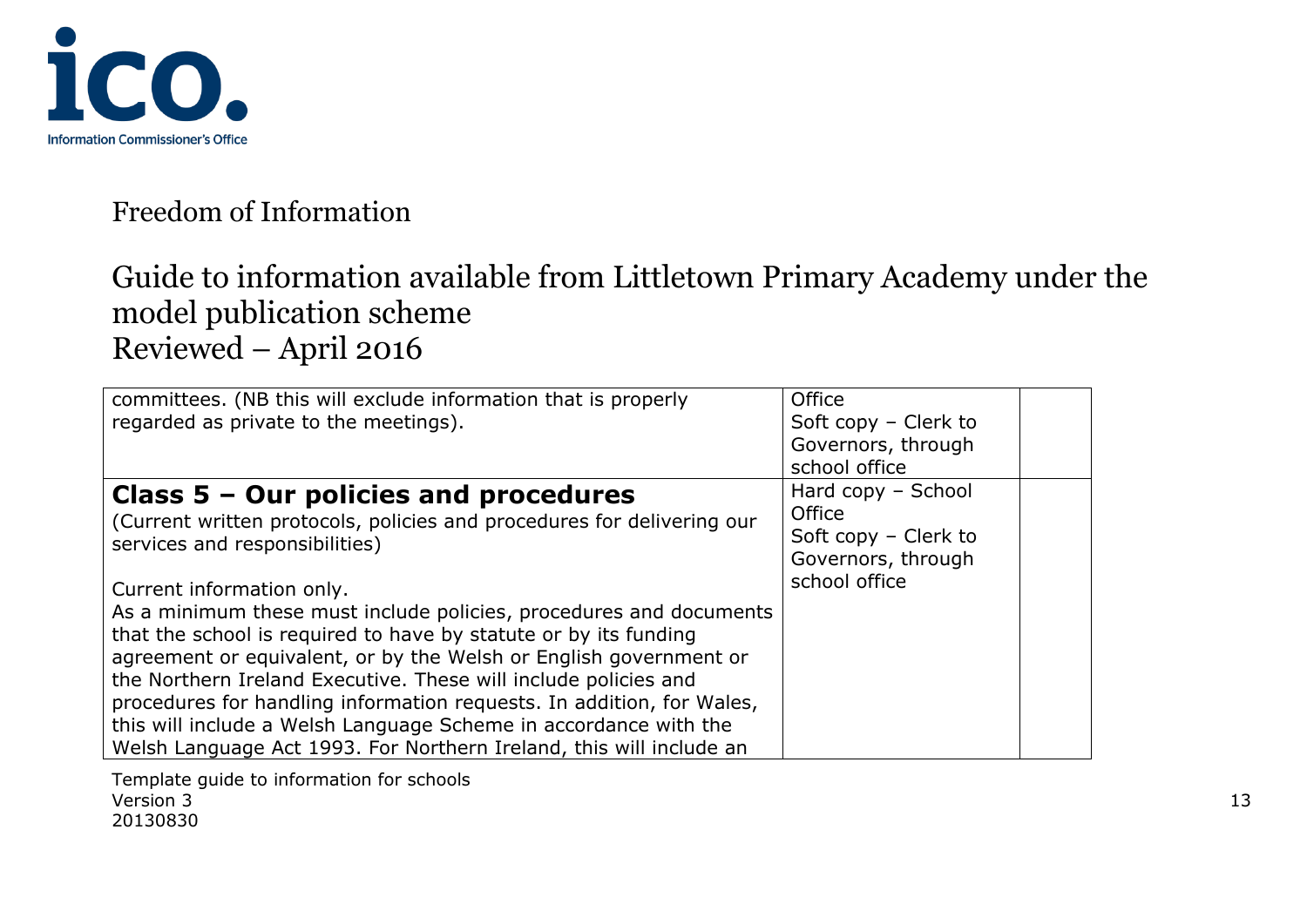

# Guide to information available from Littletown Primary Academy under the model publication scheme Reviewed – April 2016

| equality scheme / statement in accordance with the Northern Ireland<br>Act 1998.                                                                                                                                                                                                                                                                              |                                                                                             |
|---------------------------------------------------------------------------------------------------------------------------------------------------------------------------------------------------------------------------------------------------------------------------------------------------------------------------------------------------------------|---------------------------------------------------------------------------------------------|
| Records management and personal data policies, including:<br>• Information security policies<br>• Records retention, destruction and archive policies<br>Data protection (including information sharing policies)                                                                                                                                             | Hard copy - School<br>Office<br>Soft copy - Clerk to<br>Governors, through<br>school office |
| Charging regimes and policies.                                                                                                                                                                                                                                                                                                                                | Hard copy - School<br>Office                                                                |
| This should include details of any statutory charging regimes.<br>Charging policies should include charges made for information<br>routinely published. They should clearly state what costs are to be<br>recovered, the basis on which they are made and how they are<br>calculated.<br>If the school charges a fee for re-licensing the use of datasets, it | Soft copy - Clerk to<br>Governors, through<br>school office                                 |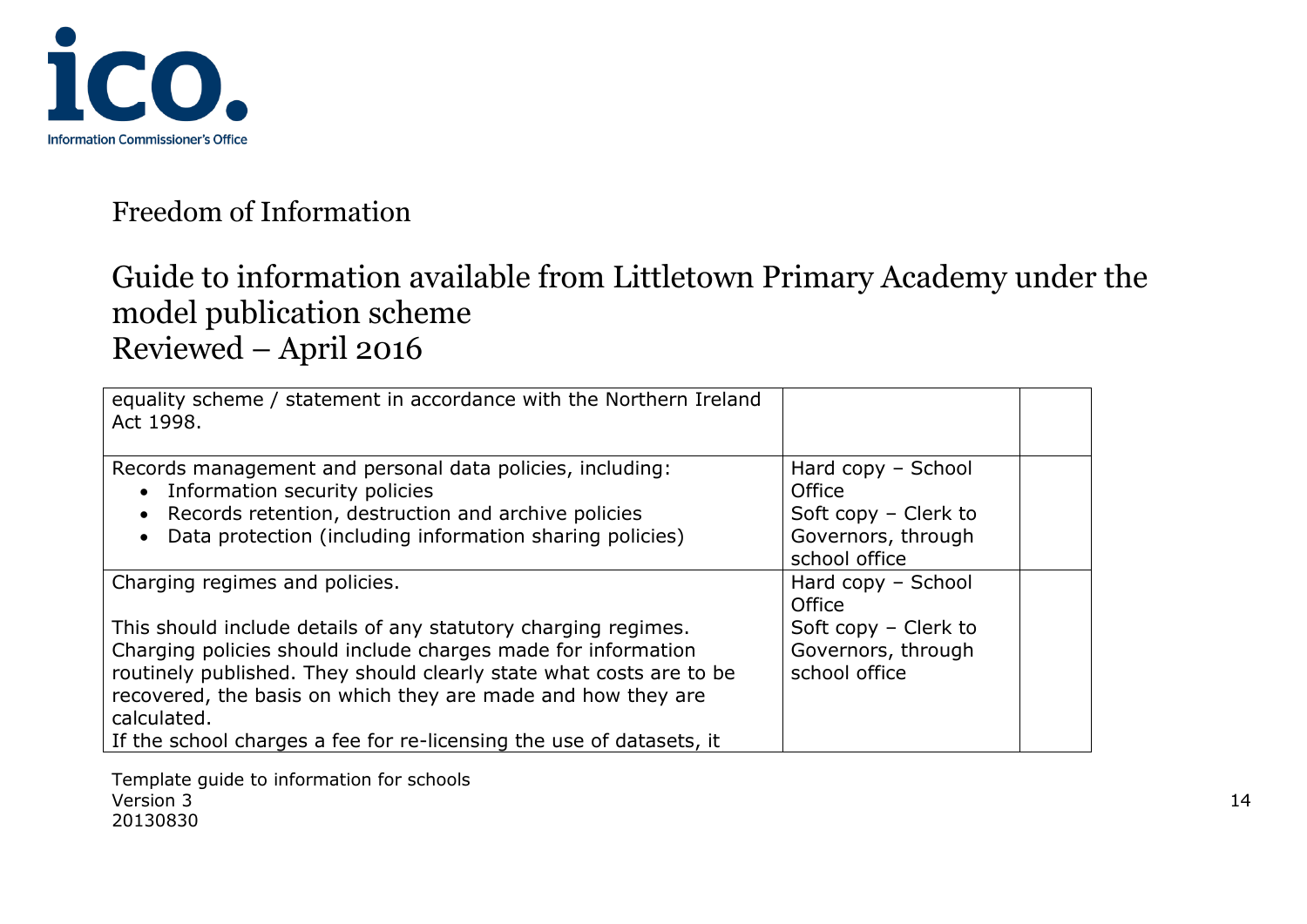

# Guide to information available from Littletown Primary Academy under the model publication scheme Reviewed – April 2016

| should state in its guide how this is calculated (please see "How to<br>complete the Guide to information"). |                                     |  |
|--------------------------------------------------------------------------------------------------------------|-------------------------------------|--|
| (hard copy or website;<br>Class $6$ – Lists and Registers<br>some information may                            |                                     |  |
| Currently maintained lists and registers only (this does not include the<br>attendance register).            | only be available by<br>inspection) |  |
| Curriculum circulars and statutory instruments                                                               | Hard copy through                   |  |
|                                                                                                              | school office, some for             |  |
|                                                                                                              | inspection only                     |  |
| Disclosure logs                                                                                              | School Office, once any             |  |
|                                                                                                              | rquests have been                   |  |
|                                                                                                              | received                            |  |
| Asset register                                                                                               | Hard copy through                   |  |
|                                                                                                              | school office                       |  |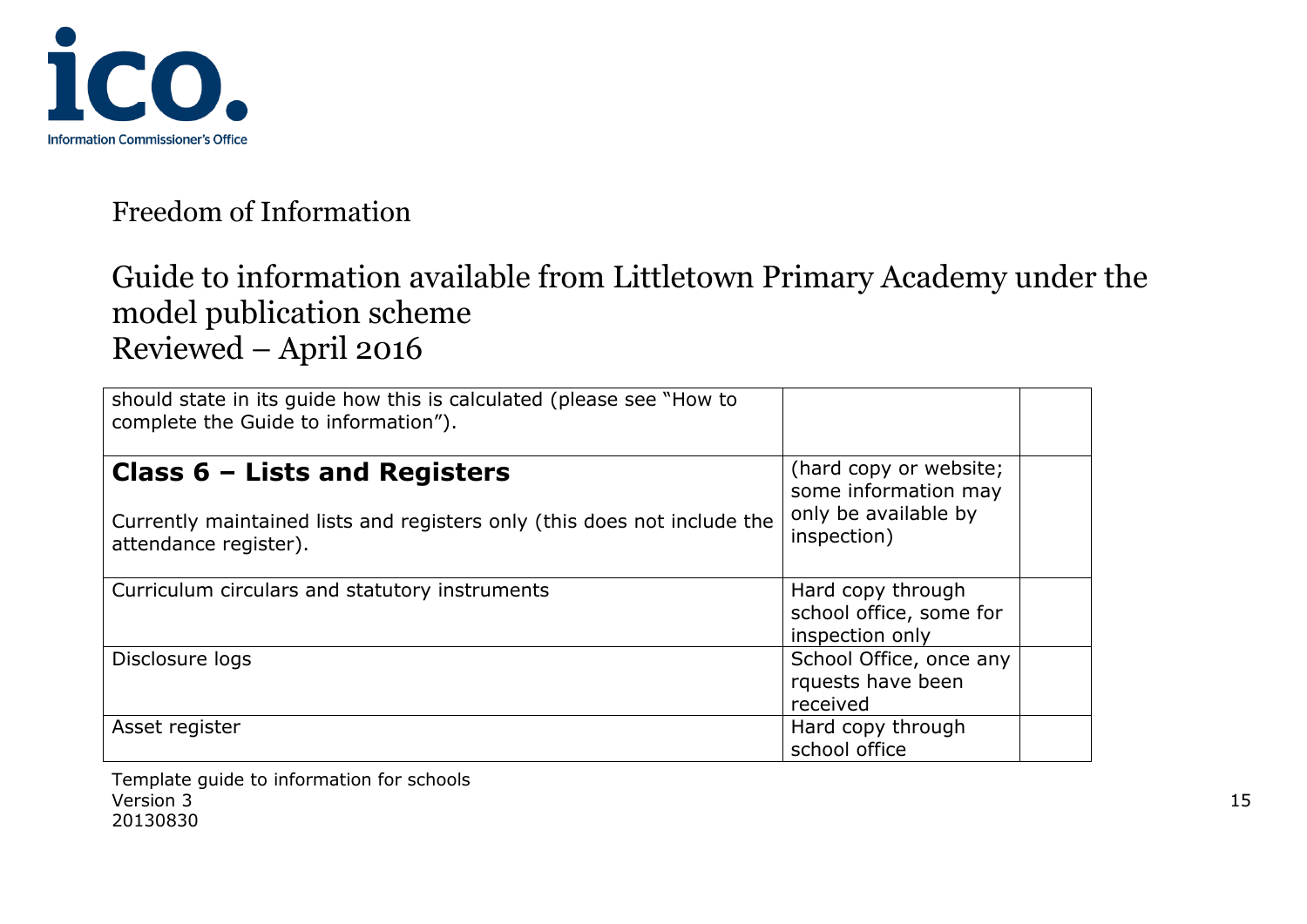

# Guide to information available from Littletown Primary Academy under the model publication scheme Reviewed – April 2016

| Any information the school is currently legally required to hold in    | Hard copy through                                                                                                           |
|------------------------------------------------------------------------|-----------------------------------------------------------------------------------------------------------------------------|
| publicly available registers                                           | school office                                                                                                               |
| Class $7$ – The services we offer                                      | (hard copy or website;                                                                                                      |
| (Information about the services we offer, including leaflets, quidance | some information may                                                                                                        |
| and newsletters produced for the public and businesses)                | only be available by                                                                                                        |
| Current information only                                               | inspection)                                                                                                                 |
| Extra-curricular activities                                            | Hard copy through<br>school office<br>Soft copy through<br>headteacher<br>newsletters on<br>www.littletown.devon.s<br>ch.uk |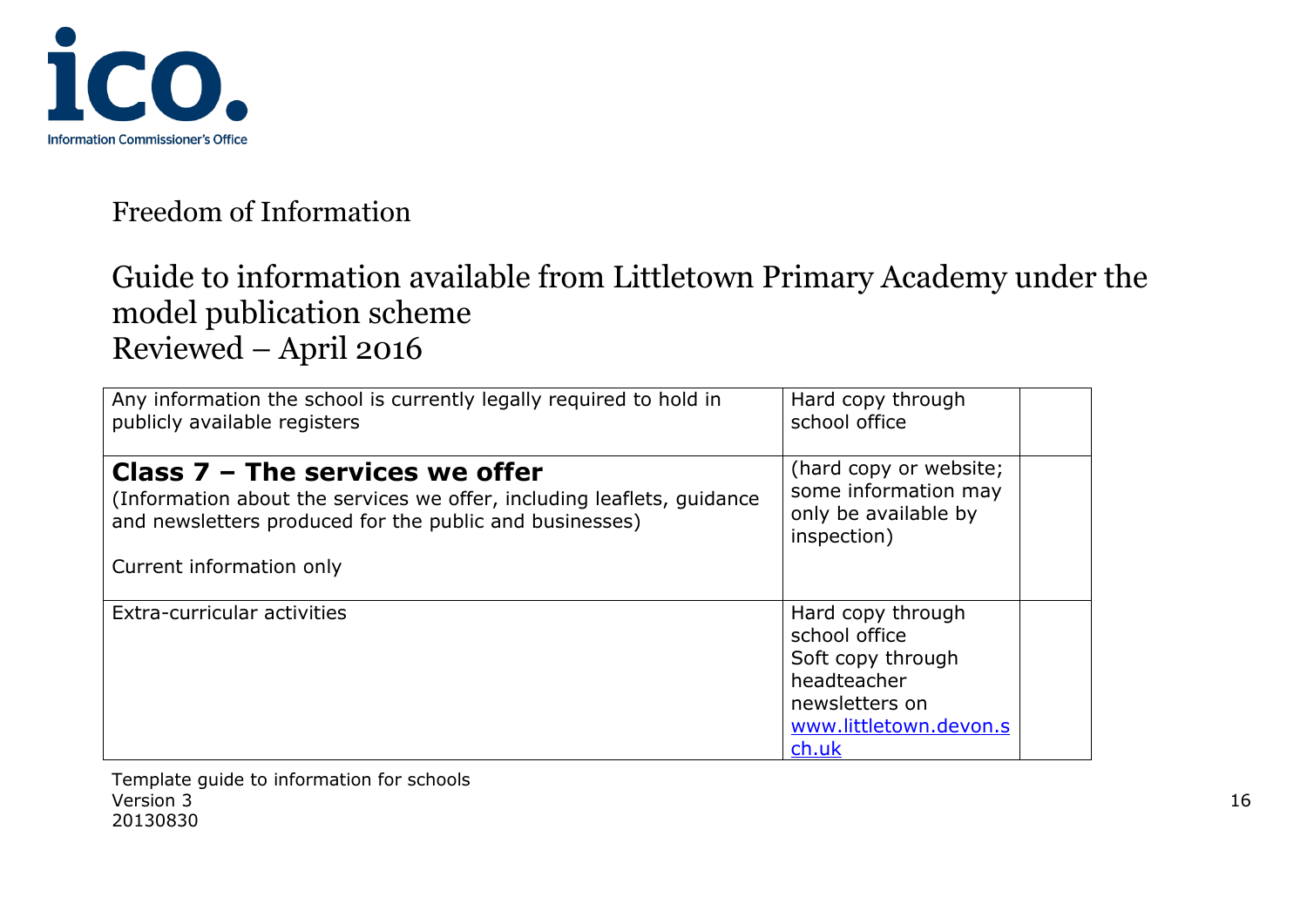

# Guide to information available from Littletown Primary Academy under the model publication scheme Reviewed – April 2016

| Out of school clubs                                                                     | Hard copy through<br>school office<br>Soft copy through<br>headteacher<br>newsletters on<br>www.littletown.devon.s<br>ch.uk |
|-----------------------------------------------------------------------------------------|-----------------------------------------------------------------------------------------------------------------------------|
| Services for which the school is entitled to recover a fee, together<br>with those fees | Hard copy through<br>school office                                                                                          |
| School publications, leaflets, books and newsletters                                    | Hard copy through<br>school office<br>Soft copy through<br>headteacher                                                      |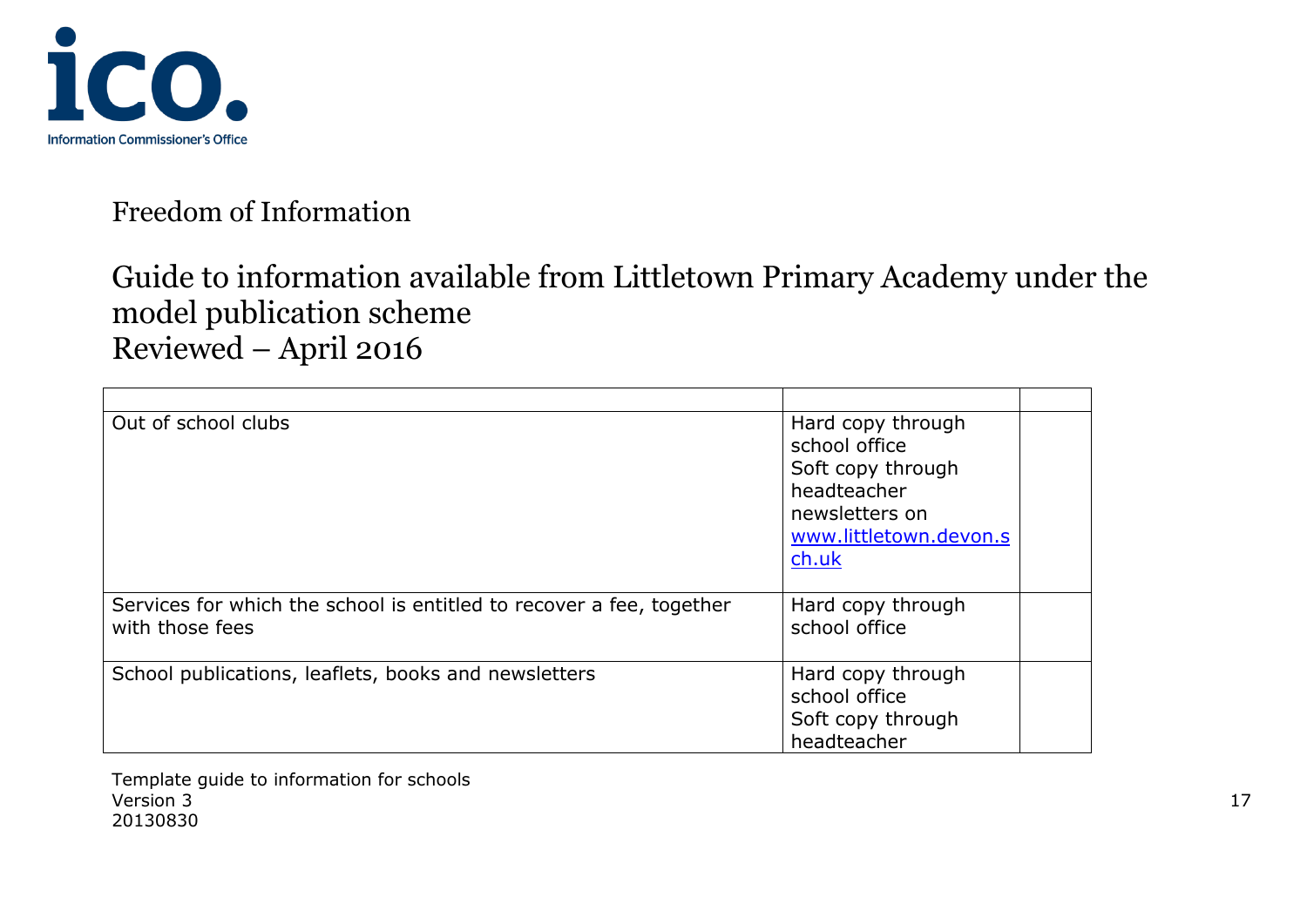

# Guide to information available from Littletown Primary Academy under the model publication scheme Reviewed – April 2016

|                                                                                                                                                   | newsletters on<br>www.littletown.devon.s<br>ch.uk |  |
|---------------------------------------------------------------------------------------------------------------------------------------------------|---------------------------------------------------|--|
| <b>Additional Information</b><br>This will provide schools with the opportunity to publish information<br>that is not itemised in the lists above |                                                   |  |
|                                                                                                                                                   |                                                   |  |
|                                                                                                                                                   |                                                   |  |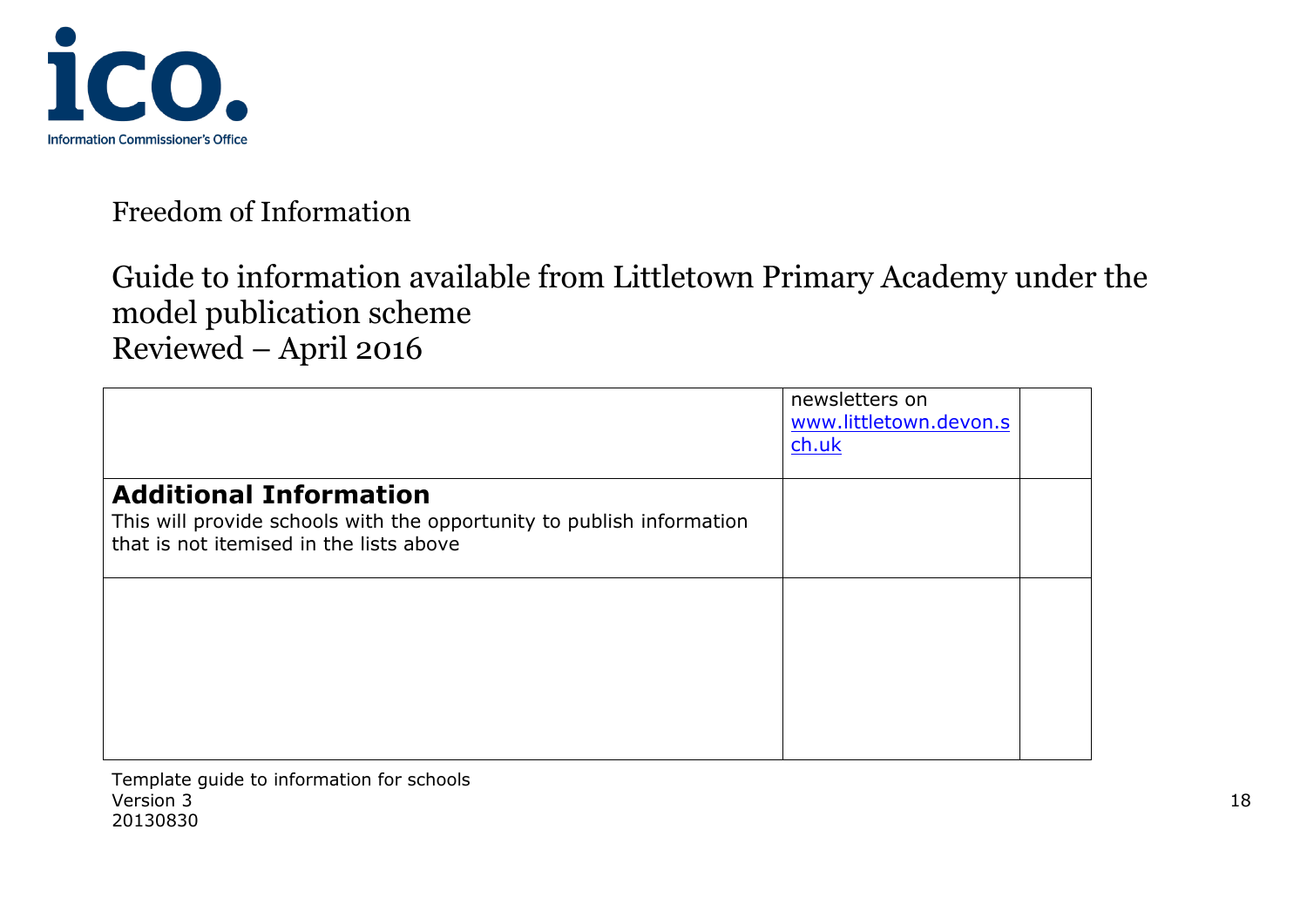

# Guide to information available from Littletown Primary Academy under the model publication scheme Reviewed – April 2016

#### **SCHEDULE OF CHARGES**

**This describes how the charges have been arrived at and should be published as part of the guide.**

| <b>TYPE OF CHARGE</b>    | <b>DESCRIPTION</b>                                          | <b>BASIS OF CHARGE</b> |
|--------------------------|-------------------------------------------------------------|------------------------|
| <b>Disbursement cost</b> | Photocopying/printing @<br>10p per sheet (black &<br>white) | Actual cost            |
|                          | Photocopying/printing @<br>£1.00 per sheet (colour)         | Actual cost            |